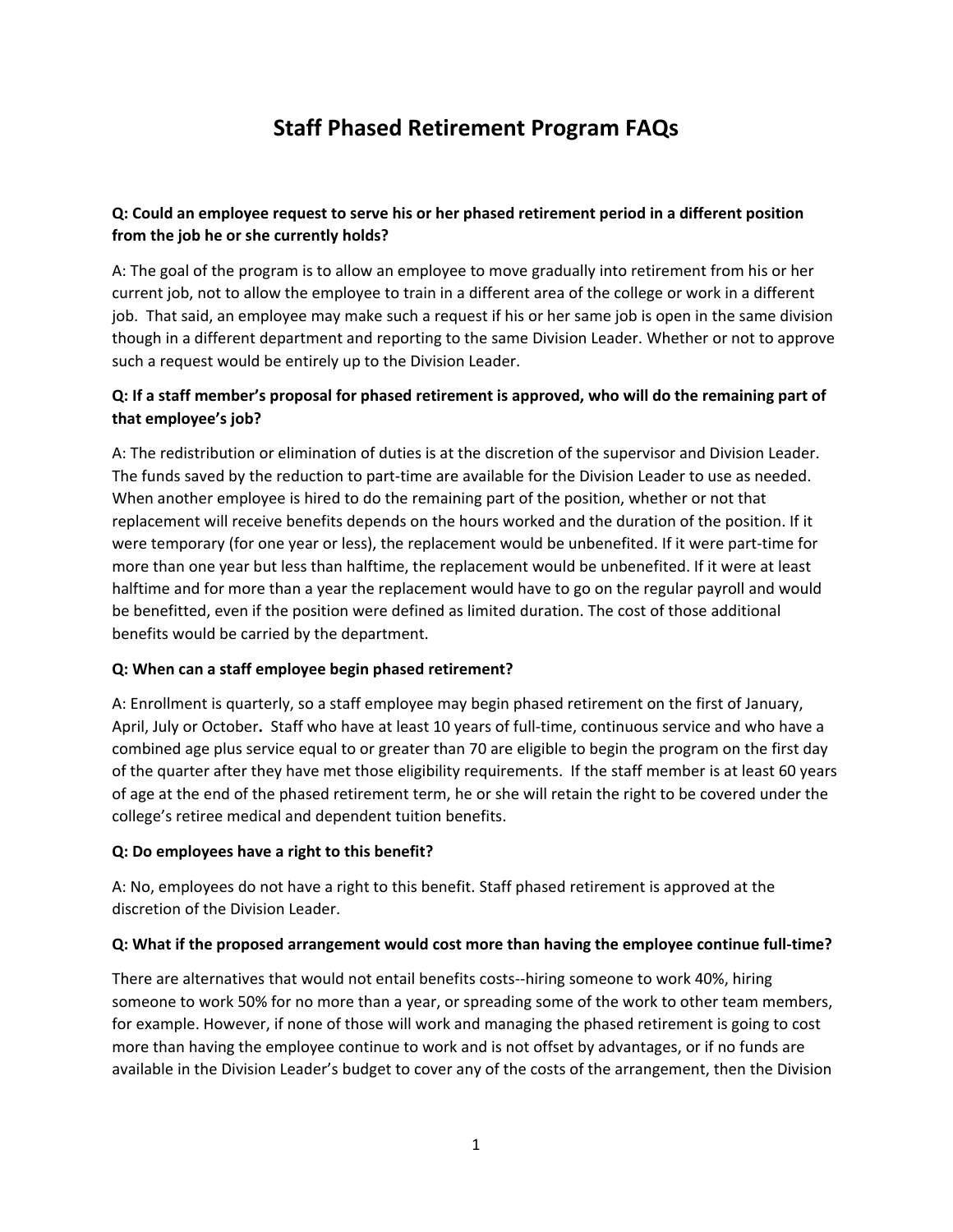Leader can simply say no to the arrangement. The proposed policy states clearly that this is not an entitlement and that it will not work in all situations.

## **Q: What are the goals of the program?**

A: People often work here a long time, and they tell us that they think about retiring but that the abrupt change scares them. The goals of this program are to help people phase into retirement and to allow the department and the Division Leader advanced notice of retirements so they have more time to figure out whether they might want to reorganize or reconfigure the position.

# **Q: Why did the college institute the staff phased retirement program?**

A: This is a program that both employees and managers had been asking for. We have a similar program for faculty and want to be able to offer the same benefit to staff.

We do not expect a lot of staff employees to use this benefit, but if it helps two or three people that will be useful and worth the effort of creating a policy.

# **Q: Can the employee change his or her mind after proposing and signing the phased retirement agreement?**

A: No. A critical piece of the program is that the employee commits irrevocably to retirement in a given period of time. That gives the college time to plan for covering the position. The agreement, once signed, is a legal document and can be changed only with the agreement and signatures of the employee and the Division Leader.

# **Q: Will an employee who is younger than the college's official retirement age (see "Retirement‐ Retiree Medical" in The Employee Guide) when his or her phased retirement plan ends receive retiree medical coverage and/or dependent tuition?**

A: No. An employee who has a combined age and years of service equal to or greater than 70 may enter the Staff Phased Retirement Program and leave the college at the end of the agreed upon period of reduced employment, but if at the end of the phased retirement period the employee is below the age of 60, which is required for official retirement with benefits from the college, the employee will not be eligible for retiree medical benefits or dependent tuition or any other continued benefits associated with retirement from the college.

# **Q: Will sick and vacation accruals change when an employee signs up for voluntary phased staff retirement?**

A: Yes. Sick and vacation leave accrue based on work level. An employee on voluntary phased staff retirement will have prorated accrue sick and vacation leave accruals.

#### **Q: How are holidays affected?**

A: Employees on phased retirement will be working a reduced schedule, and their holiday day pay will be reduced accordingly. They will still get paid holidays but at a reduced rate based on their new schedule. In other words, someone who works four hours a day will be paid for four hours on a holiday.

#### **Q: How will accrued vacation be managed when a staff employee begins phased retirement?**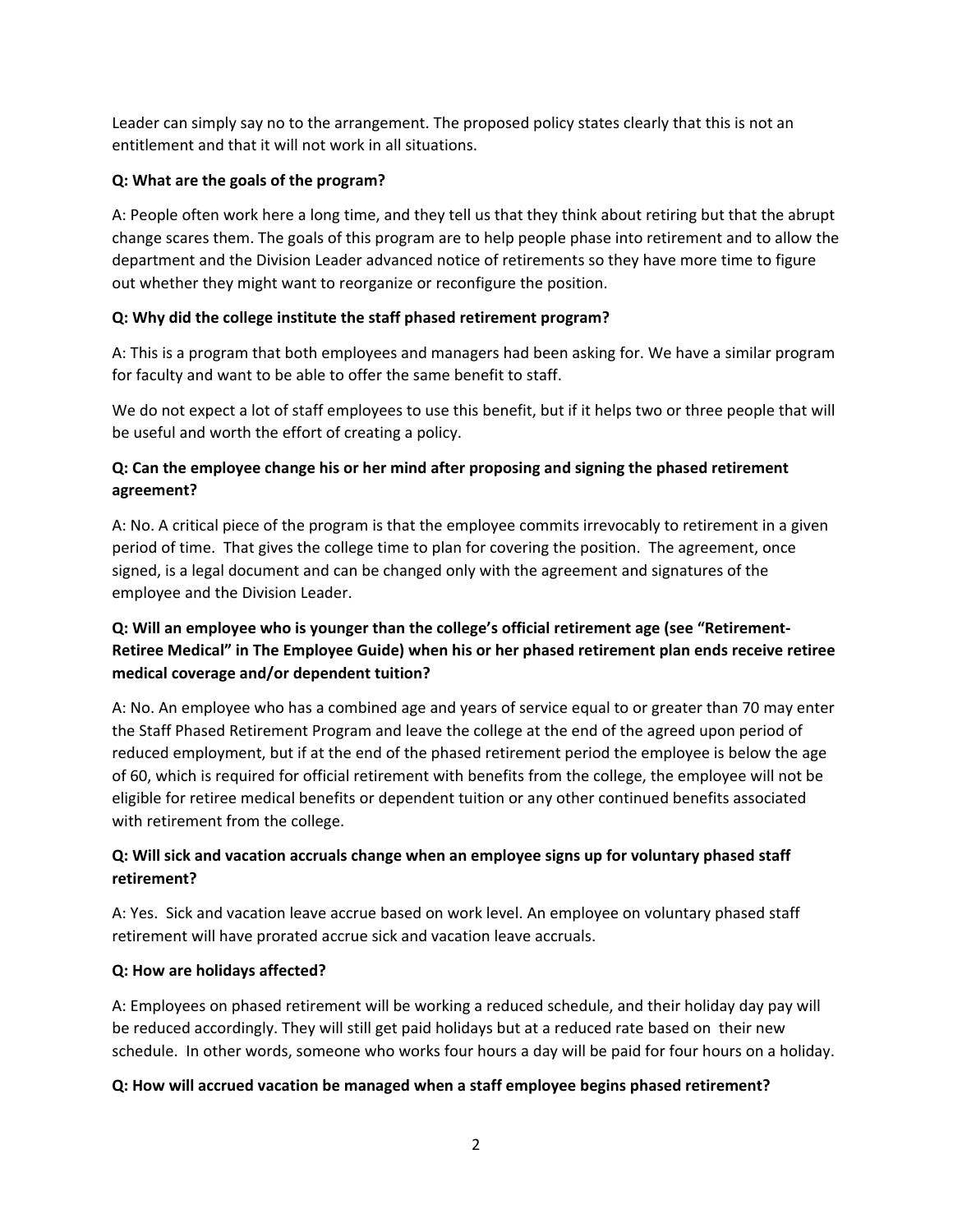A: Since the maximum accruals for half‐time employees are half of the maximum accruals for full‐time employees with the same number of years of service, an employee moving from a full-time to a halftime position whose accrued vacation is not above the half‐time maximum will see no change except that the accruals will stop at a lower maximum. For an employee moving from a full‐time to a half‐time position whose accrued vacation is above the half‐time maximum, the college will cash out accrued vacation in excess of the part‐time maximum at the time of the change to part‐time work.

#### **Q: Is there a deadline to apply?**

A: No. The faculty phased retirement is tied to the academic year, but staff positions start and stop throughout the year. Staff may apply for the phased retirement program at any time in the year, with approval from the Division Leader. However, the employee needs to apply at least 60 days before he or she wishes to begin the phased retirement, and must actually enter phased retirement on the first day of a quarter.

#### **Q: Can an employee sign up now to begin a phased retirement a year from now?**

A: That would be up to the Division Leader , but HR does not recommend it. Staff phased retirement is a binding contract, and entering into an agreement too far in advance of the actual start of the phased retirement can be a problem because business needs could change.

#### **Q: Is this plan being offered just for one year?**

A: No. Though the college reserves the right to change benefit programs at any time, this is intended to be an ongoing benefit program.

#### **Q: Is 20 hours the only amount of time that is available?**

A: No. Beginning July 2019 we have made the following changes to allow more flexibility for staff phased retirement.

For non-exempt positions originally budgeted at 40 hours per week and for all exempt positions:

- 20 hours per week, with the expectation of performing 50% of regular job duties. Pay will be 50% of full-time salary.
- 25 hours per week, with the expectation of performing 62.5% of regular job duties. Pay will be 62.5% of full-time salary.
- 30 hours per week, with the expectation of performing 75% of regular job duties. Pay will be 75% of full‐time salary.

For non-exempt positions originally budgeted for 37.5 hours per week:

- 20 hours per week, with the expectation of performing 53% of regular job duties. Pay will continue at hourly rate.
- 25 hours per week, with the expectation of performing 66% of regular job duties. Pay will continue at hourly rate.)
- 30 hours per week, with the expectation of performing 80% of regular job duties. Pay will continue at hourly rate.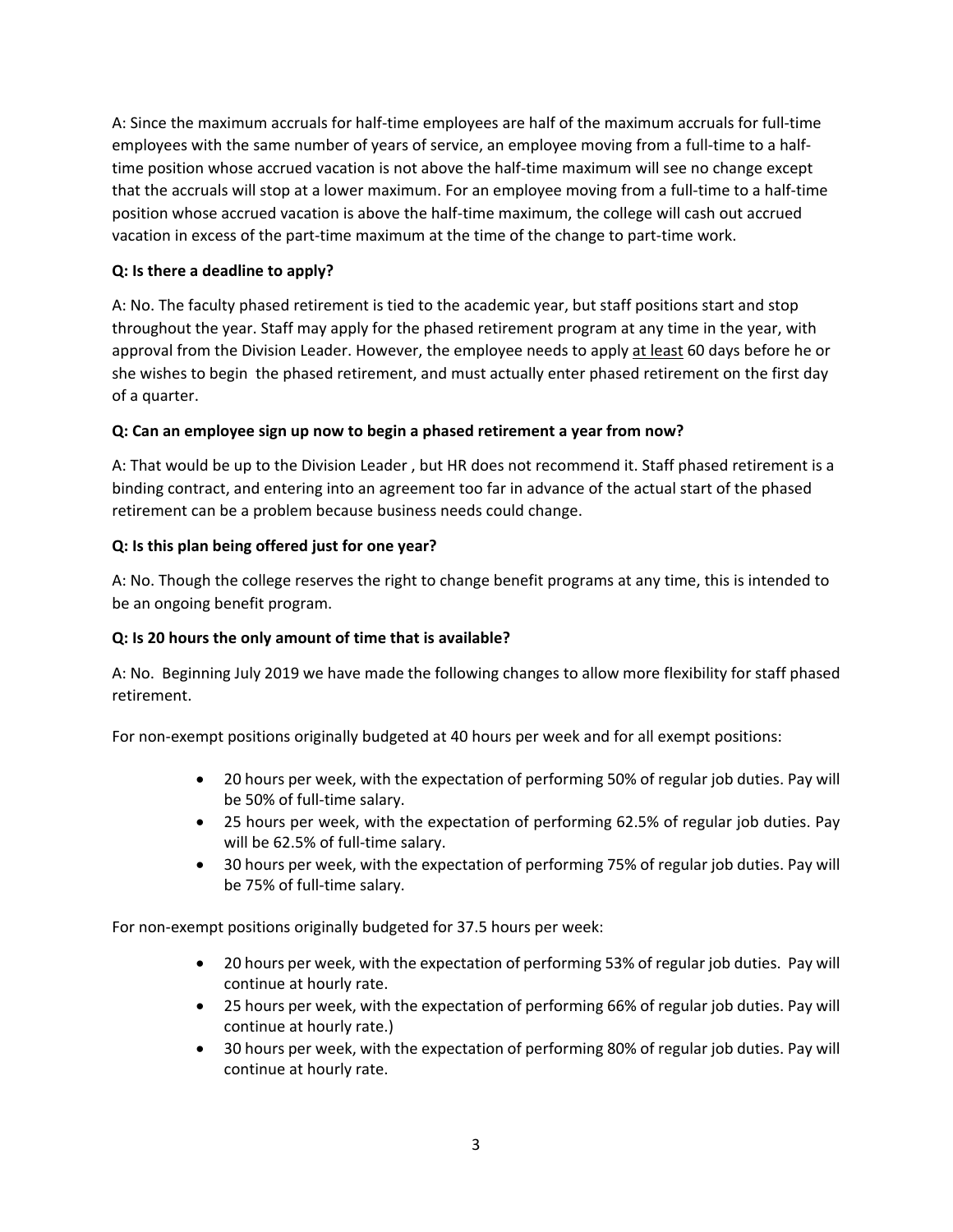# **Q: Can an employee electing a phased retirement work schedule of fewer than 30 hours per week convert the college‐paid life insurance policy since the college‐paid benefit is being discontinued when the employee enters phased retirement?**

A: Yes, an employee who goes from full-time to a part-time schedule of fewer than 30 hours per week can convert the college‐paid life to a personal policy and pay the full premiums directly.

## **Q: Do benefit costs change when an employee becomes a part‐time employee through phased retirement?**

A: No. The college's contribution for employees on the phased retirement program will remain the same as for full-time employees. This is one of the largest advantages of the program.

#### **Q: Does the college contribution to the HSA change when an employee goes on phased retirement?**

A: The college will continue to contribute to benefits that are still available to the employee as though the employee were still full‐time, with the exception of college‐paid life insurance and college‐paid disability insurance and the retirement contribution (which are calculated as the same percentage of pay, but which will be lower because the pay will be lower).

# **Q: Does an employee have to work every day during phased retirement or could the employee work a different schedule, such as three days a week?**

A: The work schedule has to be for the agreed upon hours and for 12 months per year, but the schedule of hours per week during phased retirement will depend on business need and the approval of the department management and Division Leader.

# **Q: What are the regular retiree benefits when one fully retires from the college (not during phased retirement)?**

A: Retirement benefits for those eligible to retire from the college are outlined in the Employee Guide (see "Retirement – Retiree Medical" in the Employee Guide) and https://www.davidson.edu/offices‐ and‐services/human‐resources/retirement/retiree‐medical.

#### **Q: What procedure does the manager follow when the employee requests phased retirement?**

A: The manager should alert the Division Leader and HR when an employee submits an Expression of Interest form.

# **Q: If the department has to hire a new person to do the work once an employee becomes part‐time under phased retirement, are funds available?**

A: Arrangements to cover work left undone by a phased retirement arrangement must be covered by the department or division. The intent is that the new arrangement cannot cost more than the employee's original full-time position. Hiring of an additional employee to cover a phased retirement must total less than the original cost and meet the business need. The Division Leader has the final say on whether a proposed phased retirement work arrangement is in the best interest of the college and should be approved.